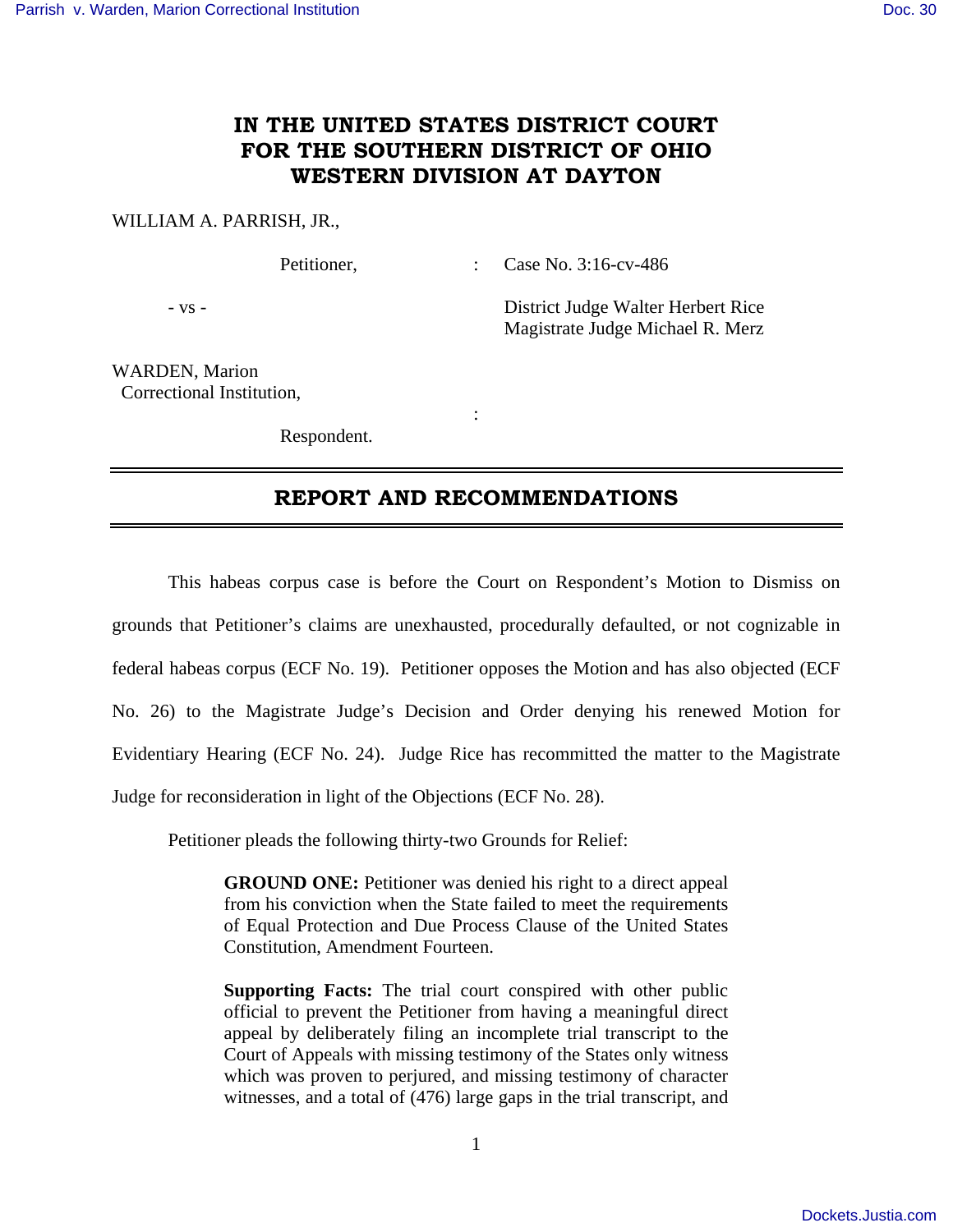a erroneous certification of service attached to the trial transcript in somebody else name and case number which prevented appointed counsel from filing an appellate brief. By the States failure to file a complete record for two (2) years and six (6) month and then deny the Petitioner access to it, knowing that he would be unable to file a appellate brief, then dismiss the Petitioner appeal for failure to prosecute, violated Petitioners Fourteenth Amendment. Exhaution requirement should be waived, and to further litigate this matter in State court would be futile because the Supreme Court has ruled that the clerk of Court is not required to provide an indigent defendant with his personal copy of the transcript in addition to the copy filed with the Court of Appeals. State ex rel Greene v. Enright(1992) 63 Ohio St.3d 729, 732, 590 N.E. 2d 1257. The Supreme Court of Ohio has also decided that, if the Appellant chooses to proceed pro se on direct appeal he relinquished the ability to gain access to the transcript by refusing the assistance of counsel. In re Greene 506 U.S. 1025.

**GROUND TWO:** Petitioner was denied effective assistance appellate counsel, in violation of Six, Fourteenth Amendment of the U.S. Const.

**Supporting Facts:** Through out the Petitioner appeal five court appointed attorneys where ineffective for failure to file a brief, and failed to have the record corrected which denied the Petitioner a direct appeal.

**GROUND THREE:** Court of Appeals abused it's discretion by allowing (5) court appointed attorneys to with-draw.

**Supporting Facts:** Five court appointed attorneys where appointed to represent the Petitioner and one attorney, Chris Wesner, was appointed twice and removed both times for no known reason. (Exhibit A) Shows that Chris Wesner was appointed twice. These actions committed by the Court of Appeals caused a severe, excessive, unexcusable delay processing the Petitioners direct appeal. Failure of the Court of Appeals to appoint effective counsel forced the Petitioner to proceed pro se.

**GROUND FOUR:** Court of Appeals abused it's discretion when it gave the trial court an order to provide the Petitioner with a copy of the record, but when the trial court violated the order the Court of appeals reversed there order.

**Supporting Facts:** On December 6th, 2013, Court of Appeals ordered the trial court to prepare a CD-ROM that has PDF versions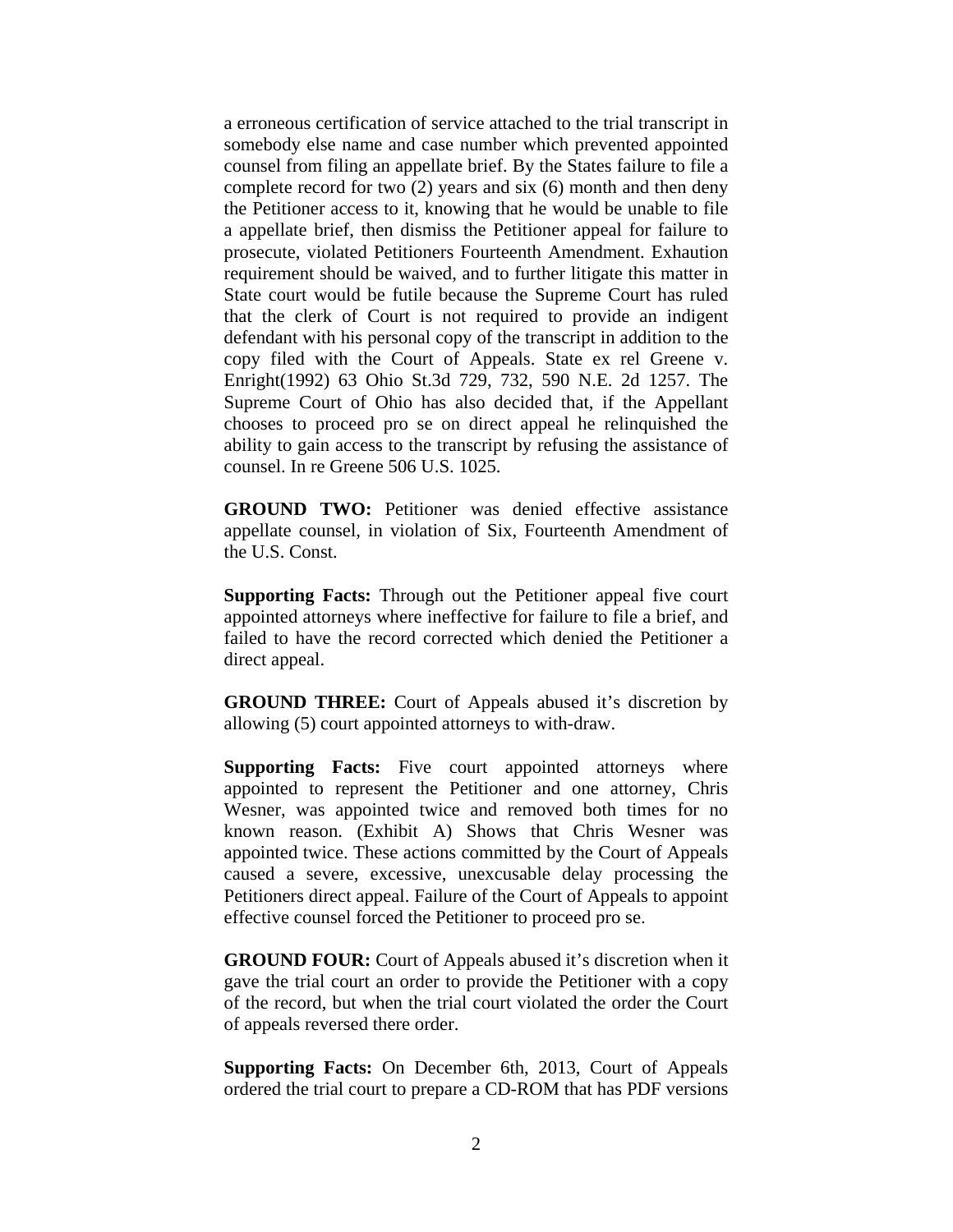of the trial transcript & proceedings and mail it to the Petitioner. This order was made directly to the trial Judge Steven K. Dankof. That order was violated and the Court of Appeals reversed the order.

**GROUND FIVE:** Petitioner was denied his right to a fast & speedy appeal in violation of Due Process of the State and Federal Constitutions, U.S. Const. Amendment VI, XIV; Section 10, 16, Art I, Ohio Const.

**Supporting Facts:** Petitioner filed a timely notice of appeal on July 17, 2012, after the failure of court appointed attorneys, it was discovered by the Petitioner that the record filed to the court of appeals was deliberately altered by the trial court where omitted testimony of the victims where he admitted to lying under oath, and omitted testimony of petitioners character witnesses, and the deliberate act of filing transcript with a certification of service with another persons name and case number on it. These actions committed by the State prevented appointed counsel from filing a merit brief, which severely prejudice the Petitioner by the excessive, unexcusable delay that resulted from the erroneous incomplete record filed by the trial court.

**GROUND SIX:** Petitioner was denied his statutory right to a fast & speedy trial right under the Six Amendment of the U.S. Const.

**Supporting Facts:** On September 15th, 2011, Petitioner was arrest for the listed charges. On January 13th, 2012, Petitioner attended a pre-trial hearing, during that hearing, Judge Steven K. Dankof and appointed counsel Jay Adams mislead the Petitioner by telling him, on the record, that he did not have the right to a fast  $\&$  speedy trial because of a unissued probation holder from another county. It was discovered by the Petitioner that he did have a right to a fast  $\&$ speedy trial. On May 30th, 2012, a motion to Discharge for Delay in Trial was filed, and the Petitioner had served a total of 256 days in the Montgomery County Jail, and had not signed any kind of time waiver, and was being held solely on the listed charges. A hearing was requested, but the motion was not taken inconsideration, and was over-ruled on May 31st, 2012, the next day, and without essential findings.

**GROUND SEVEN:** The trial court abused it's discretion and violated Petitioners Due Process Rights by denying him a Bill of Particulars.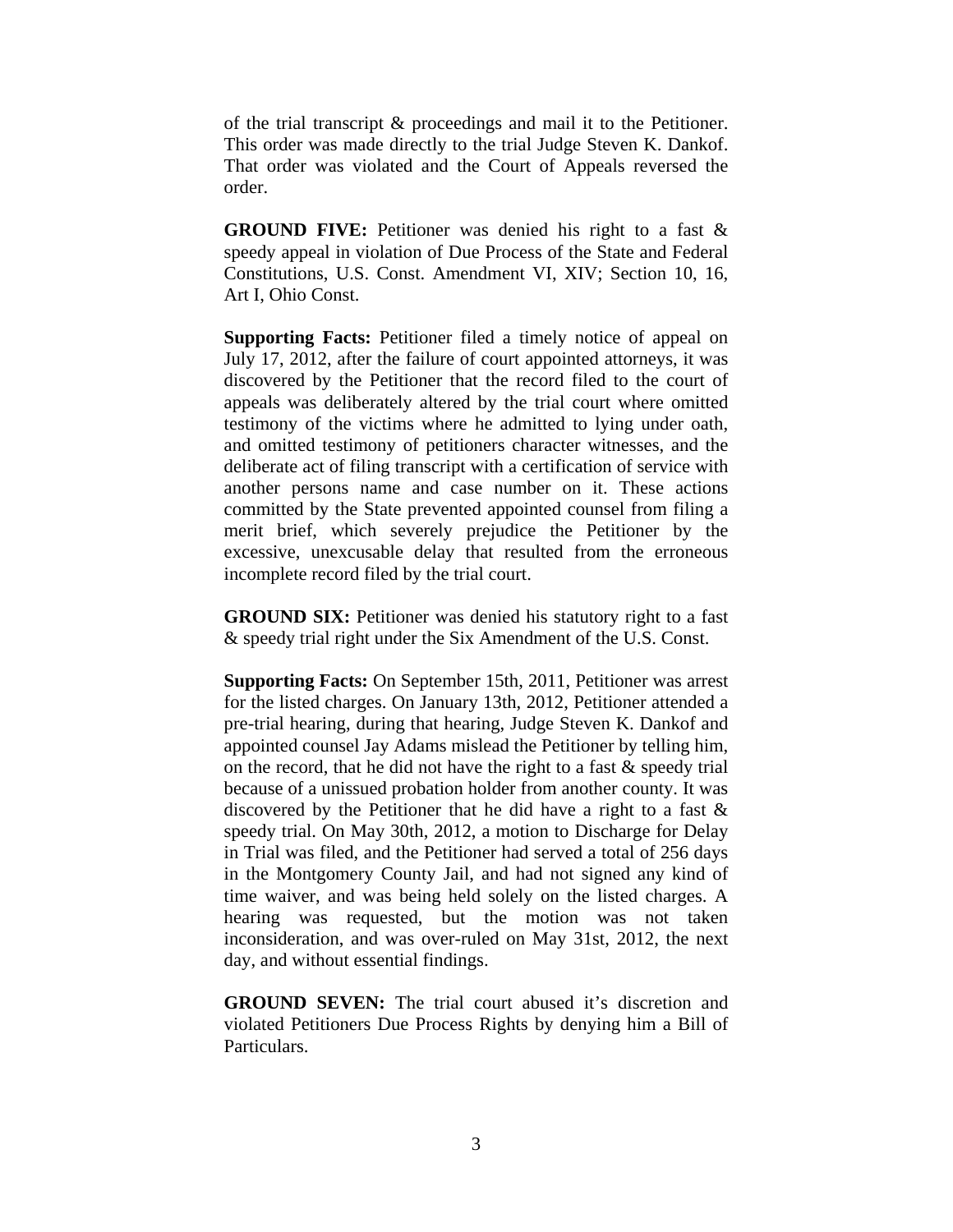**Supporting Facts:** On January 13th, 2012, the Petitioner attended a pre-trial hearing, during that hearing Petitioner verbally requested to be provided with a Bill of Particulars because the indictment lack vital information on how the listed crimes where committed. The indictment just tracked the statutory language, and the Petitioner discovery pack contain a 11 page police report. Petitioner constantly complained about the lack of information discovery pack contained, and the Petitioner was told that the prosecutor was holding back some of the discovery. This was stated by attorney Eugene Robinson, and this information was presented to the trial judge. The trial judge and attorney Jay Adams told the Petitioner that the Montgomery County Prosecutors Office does not provide defendants with a Bill of Particulars, which denied the Petitioner the right to a fair trial.

**GROUND EIGHT:** Petitioners constitutional rights where violated and denied a fair trial when prosecutor, John C. Amos, called to the Montgomery County Jail and had the Petitioner placed in isolation on phone restrictions so that he could not contact potential witnesses.

**Supporting Facts:** On or about the Month of March, 2012, prosecutor John C. Amos called the Montgomery County Jail and had the Petitioner placed in isolation. The next pre-trial hearing the indictment was present to the trial judge, Steven K. Dankof, and he called the County Jail and had the Petitioner placed back in regular population.

**GROUND NINE:** Petitioner Due Process rights where violated and denied a fair trial when the lead Detective, Christen Beane harassed each of the Petitioners witnesses before trial.

**Supporting Facts:** Right before the Petitioner trial Det. Beane went to each of the Petitioners witnesses residence with the demeanor of intimidation, tried to force them to write a statement against the Petitioner. This incident was presented to the trial judge, Steven K. Dankof, informing him of Det. Beane misconduct, but he refuse to address the issue and stated, "you will have to take that up with her supervisor".

**GROUND TEN:** The trial court violated a higher court order in violation of Title 18 USCS §402. Contempts Constituting Crimes when it disobeyed an order from the Court of Appeals.

**Supporting Facts:** On December 6th, 2013, the Second District Court of Appeals of Montgomery, Ohio ordered the trial court to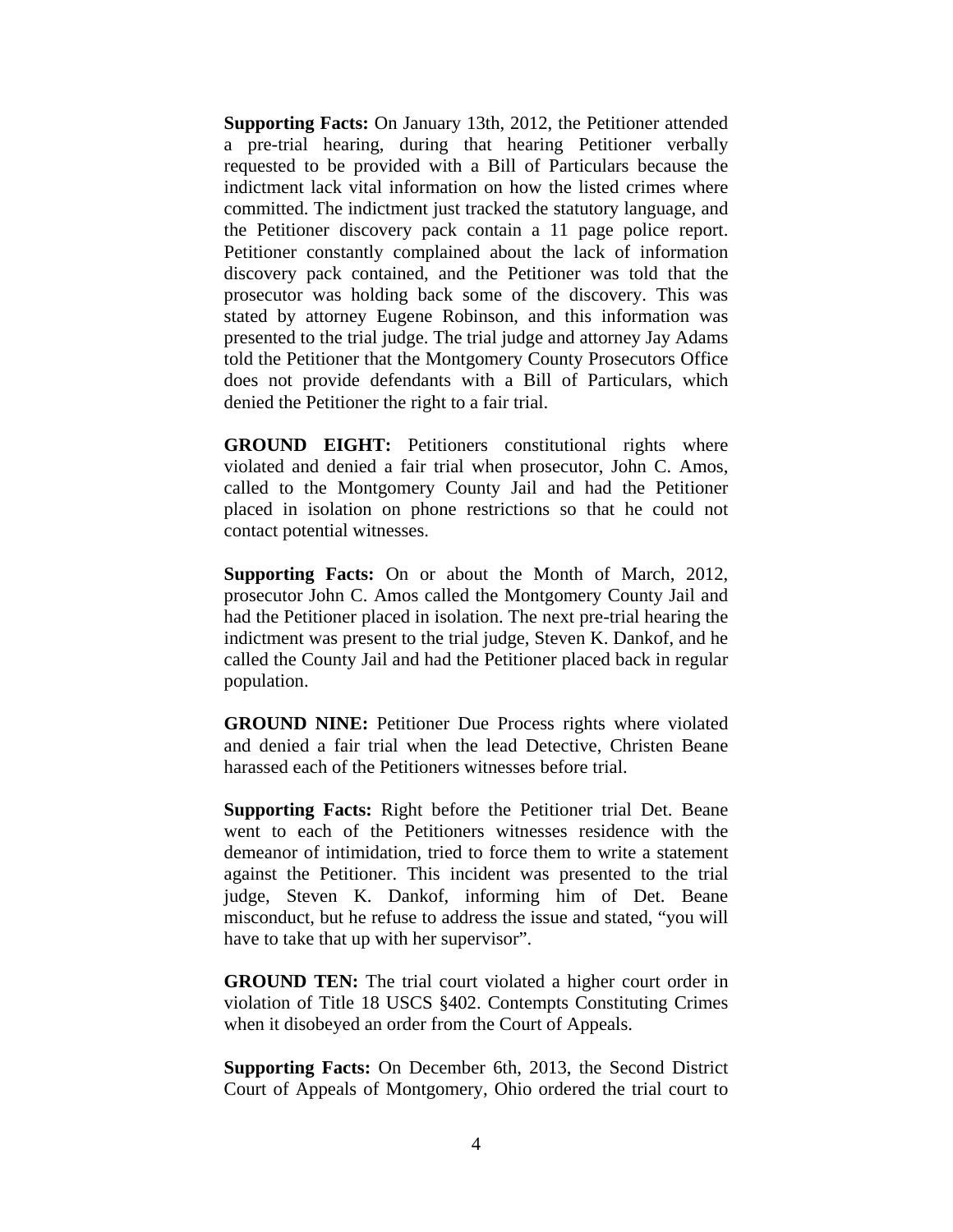prepare a CD-ROM with PDF versions of the trial transcript & proceedings be mailed to the Petitioner at the expense of the State. The trial court refuse to provide the Petitioner with the CD-ROM, and when the Petitioner presented the issue to the Court of Appeals to hold Judge Steven K. Dankof in contempt, Appeals Court reversed there order.

**GROUND ELEVEN:** Petitioner did not knowingly and intelligent waive his right to counsel under U.S. Const. VI.

**Supporting Facts:** Petitioner was not advised that he would be responsible for the attendance of the Petitioners expert witness which the Petitioner had no knowledge of. During trial it was discovered that the expert witness was not going to show up to testify on behalf of the Petitioner. Expert witness was subpoena by the Petitioner for the sole purpose to interpret the victims medical records, because the victim claimed he was shot, but the report in the medical record contradict that claim. The trial court would not hold the expert witness in contempt for not showing and would not grant an continuance to locate another expert witness.

**GROUND TWELVE:** Trial court abused it's discretion in denying the Petitioner motion to suppress evidence.

**Supporting Facts:** On April 9th, 2012, a motion to suppress was filed and a evidentiary hearing was requested to suppress photo's that attorney Lucas Wilder told the Petitioner that the prosecutor have, and that some photo's of the victims wounds taken by the victims mother at there residence, and suppress the victims conflicting statements he made.

**GROUND THIRTEEN:** The trial court violated the Petitioners Due Process rights when it denied the Petitioner the opportunity to ask the jury supplemental questions.

**Supporting Facts:** On June 1st, 2012, final pre-trial hearing, the trial Judge, Steven K. Dankof, advised the Petitioner that, he will not allow him to ask the jury any questions during the voir dire. Petitioner objected, and stated, how could he receive a fair trial if he could not question the jury before peremptory challenges. Then the Petitioner asked the judge why was he not allowed to ask the jurors any questions? Judge Steven K. Dankof stated, "I'm not ging to let you waste the jurors time with your silly questions".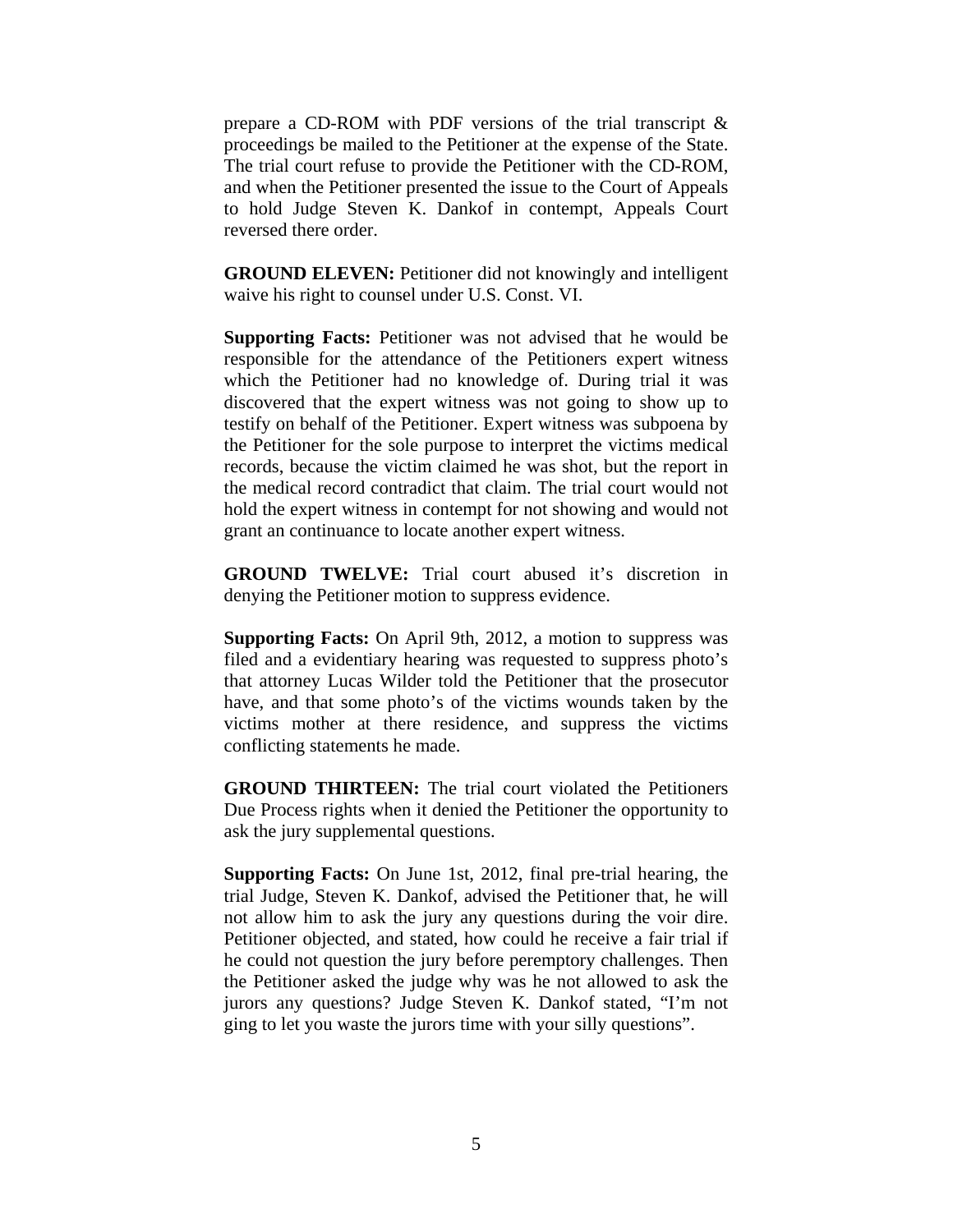**GROUND FOURTEEN:** Petitioner was denied Due Process when the prosecutor constructively amended the indictment during trial.

**Supporting Facts:** During trial the prosecutor stated several times that the Petitioner car-jacked, stoled the victims vehicle, which the charge of Grand Theft of a Motor Vehicle was not listed in the indictment. Petitioner objected, but it was over-ruled.

**GROUND FIFTEEN:** Prosecutor misconduct was committed and the trial court error by allowing the prosecutor to elicit hearsay testimony from the States witness Detective Christen Beane.

**Supporting Facts:** In Det. Beane report she stated that a unknown female told her that the Petitioner was the suspect in two shootings which led directly to the Petitioners arrest. Before trial a motion was filed requesting the identification of this witness on May 24th, 2016. In response of the request, the State states that the identity of said witness was unknown, and the motion was denied on June 8th, 2012. During the trial, Det. Beane testified, and the prosecutor asked Det. Beane how the Petitioner became a suspect, a unknown prostitute said that the Petitioner was the one who committed the listed offenses. Petitioner objected and stated, "is'nt that hearsay your honor". The objection was over-ruled.

**GROUND SIXTEEN:** Prosecutor misconduct was committed and Petitioners Due Process rights where violated when the prosecutor knowingly used perjury testimony to gain a conviction, and allowing it to go uncorrected when it appeared.

**Supporting Facts:** During trial, on cross examination by the Petitioner, the victim, the States only witness and evidence, testified under oath that he had lied at the preliminary hearing, and the prosecutor let this testimony go uncorrected. Before trial, appointed counsel Lucas Wilder informed prosecutor John C. Amos that the victim had lied under oath at the preliminary hearing.

**GROUND SEVENTEEN:** The trial court abused it's discretion and violated the Petitioners Due Process right when failed to enter a motion of Motion for Judgment of Acquittal.

**Supporting Facts:** During closing arguments the Petitioner stated to the jury, "how could you find me guilty when you heard the victim tell you that he had lied under oath at the preliminary hearing". Then the Petitioner began to read the perjury statue to the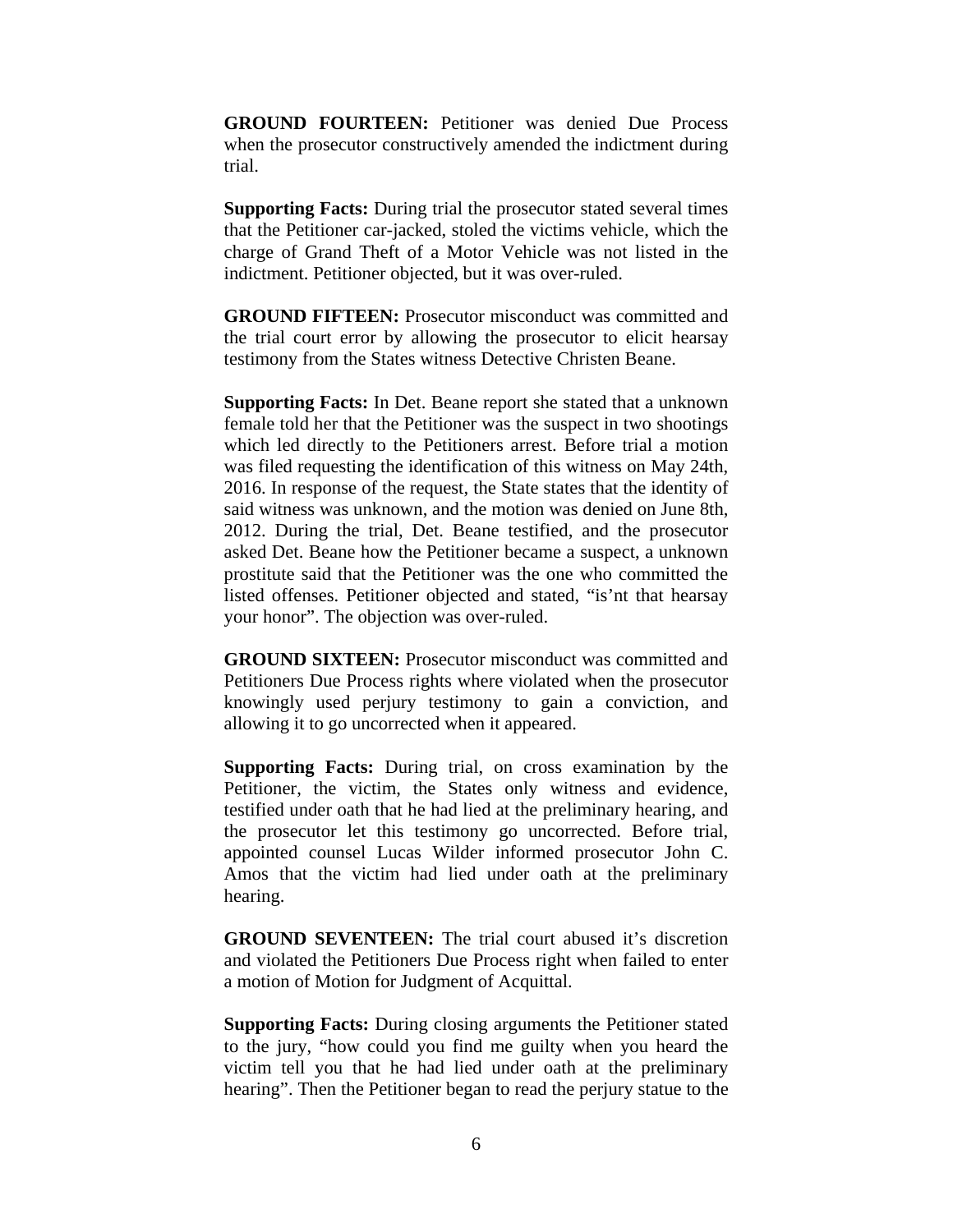jury, but the trial judge intervene and said, "Mr. Parrish, you do not have to go through that because we already know what Mr. Huff (the victim) did, and you did a very good job of impeaching his testimony. After the trial court concluded that the victims testimony was perjured and impeach, and the only evidence the State presented against the Petitioner, the trial court had a mandatory duet to enter a Judgment of Acquittal.

**GROUND EIGHTTEEN:** Petitioners conviction where not supported by sufficient evidence and was against the manifest weight of evidence.

**Supporting Facts:** The sole piece of evidence was from the victim who had admitted to lying under oath at the preliminary hearing.

**GROUND NINETEEN:** Petitioner was denied Due Process when the prosecutor suppressed exculpatory evidence.

**Supporting Facts:** The prosecutor repeatedly refused to hand-over photo's of the victims alleged gun shot wound. Two demand for discovery was filed, one request specifically asking for the photo's filed on May 24, 2012. On June 1, 2012, the trial court granted the request for the medical records, but denied the request for the photo's. During trial the prosecutor was permitted to enter the photo's as evidence, over the Petitioners objections.

**GROUND TWENTY:** The trial court errored when over-ruling the Petitioner motion for acquittal Crim. R. 29(C).

**Supporting Facts:** It was proven before trial and during trial that the victim had committed perjury, and the trial court had concluded that the victims testimony was perjured and also impeached, and the motion for acquittal should have been granted.

**GROUND TWENTY-ONE:** The trial court Lack Subject Matter Jurisdiction when the prosecutor knowingly used perjured testimony to indict the Petitioner.

**Supporting Facts:** One September 23, 2011, the victim testified at the preliminary hearing under oath that he did not consume any alcohol on the night the crime was committed against him. Before the victim testified the State had possession of the medical records, (Exhibit B) because on September 20, 2011, in Det. Beanes notes she stated that the medical records are coming for the victim. The medical record prove that the victim had lied under oath, because the victims lab results came back that his ethanol value was 175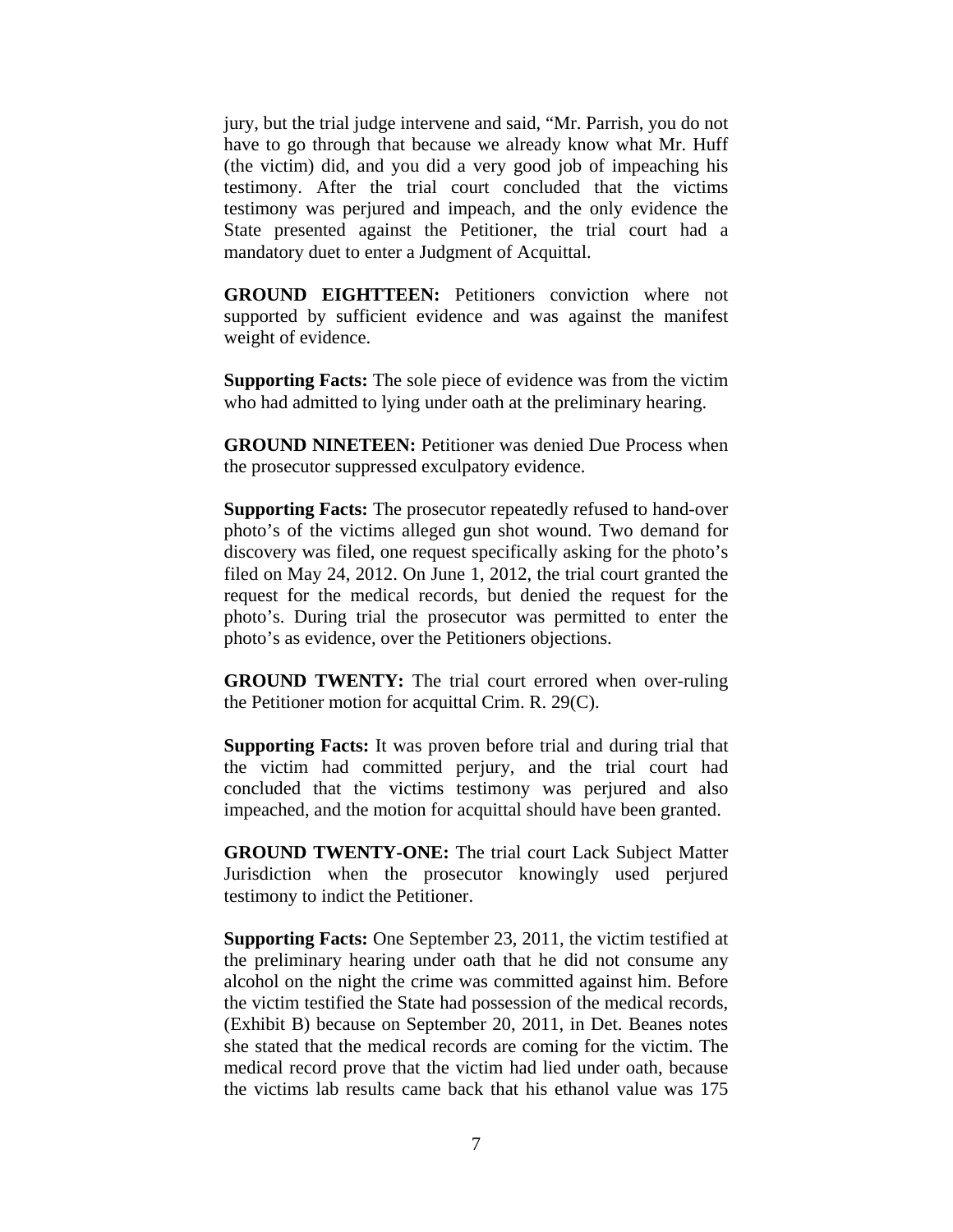which mad him double over the states limit. The prosecutor know that he had lied before he presented the case to the Grand Jury, because the prosecutor with-held the victims medical records until (3) days before trial.

**GROUND TWENTY-TWO:** Petitioners Due Process rights were violated when the trial court failed to give the jury instructions on how to rule.

**Supporting Facts:** Before closing arguments, and after closing arguments, the trial court intentional did not give the jury any instruction.

**GROUND TWENTY-THREE:** Brady violation was committed and denied the Petitioner a fair trial.

**Supporting Facts:** The state had in custody the Petitioners codefendant when she was arrested in Terre Haute, IN. She had waived extradition (Exhibit C) willing to come back to Ohio, but the prosecutor dismissed the charges (Exhibit D) against her without giving the Petitioner the opportunity to question her after she stated in the police report that she knows who the person is that committed this crime. When asking the prosecutor on the where abouts of co-defendant, prosecutor stated that he had no knowledge.

**GROUND TWENTY-FOUR:** The prosecutors misconduct violated the Petitioners Due process and denied him a fair trial.

**Supporting Facts:** Prosecutor deliberately withheld the victims medical records (3) days before trial. When appointed counsel asked the prosecutor for those medical records in a e-mail (Exhibit E), the prosecutor was untruful and stated that Det. Beane never got the medical records, but in her notes (Exhibit B) she indicated that the medical records are coming for victim.

**GROUND TWENTY-FIVE:** The trial court violated the Petitioners Equal Protection Rights by systematic exclusion of African Americans from the Petitioner Grand Jury proceedings, and from the Petitioner jury trial.

**Supporting Facts:** Before the commencement of the Petitioner trial the jury pool consisted of one African American, and the trial court let him excuse himself, which left the Petitioner with a all white jury pool. The Petitioner requested to have at-least one African American seated on the jury for the purpose of identifing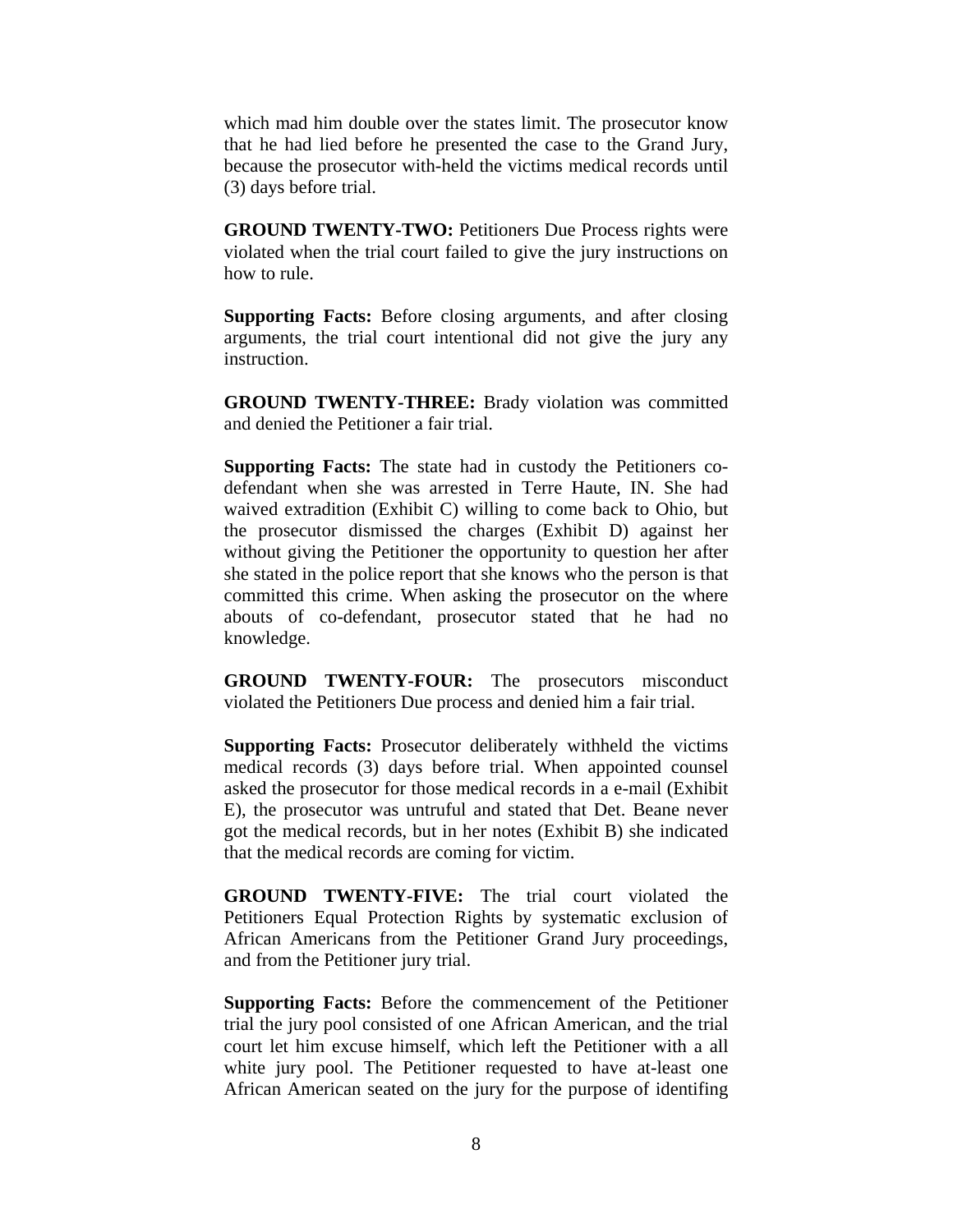certain characteristics of blacks. That request was denied and the trial judge stated that there was'nt any blacks available. The jury pool failed to represent a fair cross section of the community.

**GROUND TWENTY-SIX:** Petitioner was denied the right to a fair trial when the prosecutor used the Petitioners prior conviction to impeach the Petitioners character witnesses.

**Supporting Facts:** During trial the proseutor question the Petitioners character witnesses about other crimes committed by the Petitioner to demonstrate Petitioners bad character, and not to prove that he committed the indicted offences.

**GROUND TWENTY-SEVEN:** The trial court failure to properly file the jury verdict forms denied the Petitioner the opportunity to challenge the error they contain.

**Supporting Facts:** The trial court abused it's discretion by deliberately not filing the jury verdict forms. It has been discovered by the Petitioner that the lead Detective in this case, Christen Beane, wrote guilty on the verdict forms after the jurors signed them. The hand-writing (Exhibit F) on the verdict matches the hand-writing on the police (Exhibit G) report written out by Det. Beane.

**GROUND TWENTY-EIGHT:** The Jury Verdict forms that were submitted to the jury were highly prejudicial to the Petitioner.

**Supporting Facts:** The Jury Verdict forms contain statutory definition of the listed offense which makes them viod.

**GROUND TWENTY-NINE:** The trial court error when it failed to properly file the exhibits that were presented at trial:

**Supporting Facts:** The trial court failed to file the medical records, and the preliminary hearing transcript as exhibits. The petitioner used these documents at trial and trial court did not preserve these documents for review on direct appeal.

**GROUND THIRTY:** The Petitioners Termination Entry that has a rubber stamp is not a final appealable order. (Exhibit H)

**GROUND THIRTY-ONE:** The Petitioner was illegally detained when transferred from the county jail to Correctional Reception Center.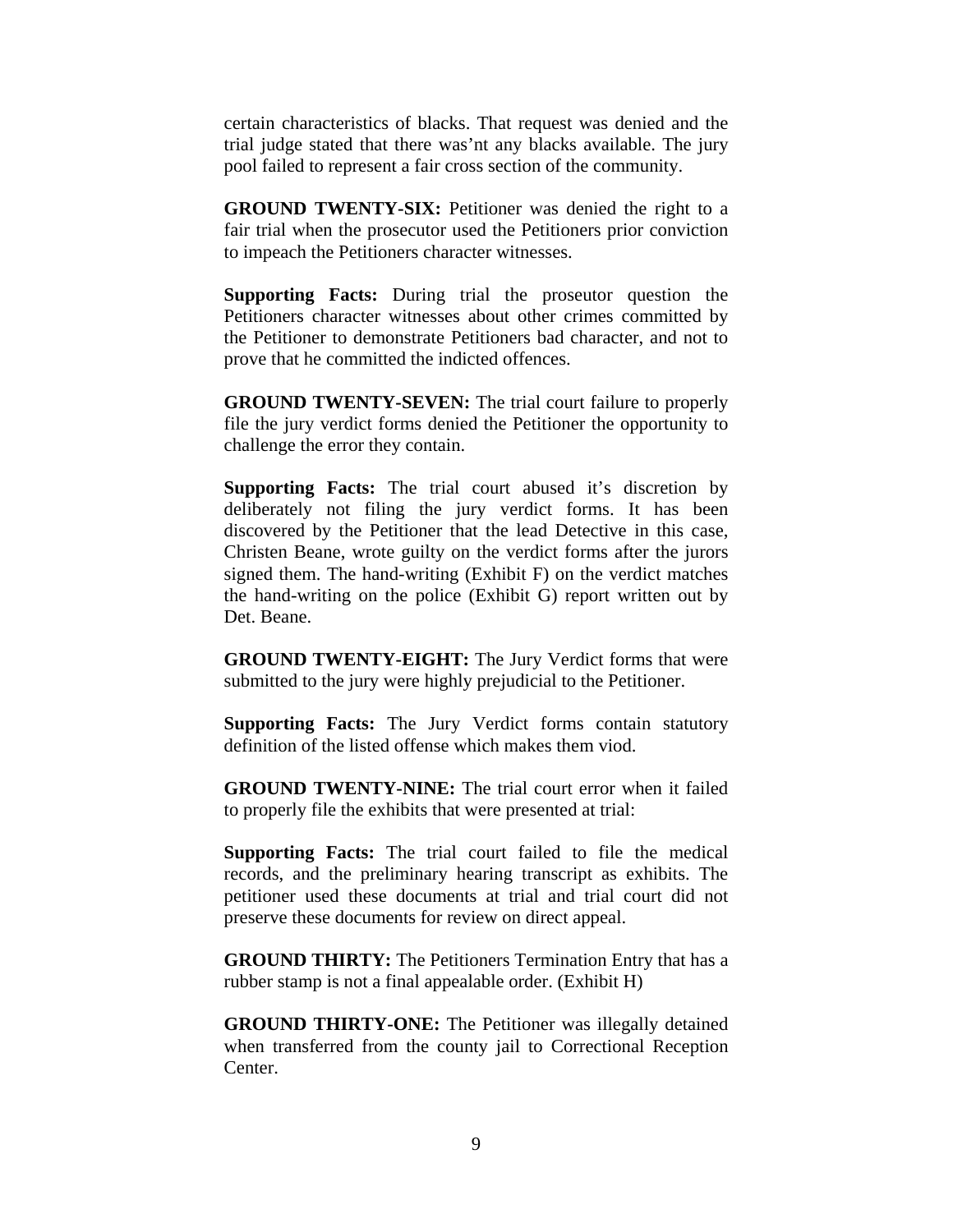**Supporting Facts:** It was discovered by the public defender at C.R.C. that the Petitioner arrived at C.R.C. On July 18, 2016, judgment of conviction was finally entered.

**GROUND THIRTY-TWO:** Cumulative errors deprived the Petitioner a fair trial in violation of the Fifth, Sixth, and Fourteenth Amendment to the U.S. Constitution.

(Petition, ECF No. 3, PAGEID : 58-62, 13-17.)(Misspellings are quoted as they appear in the original without noting them by insertion of "sic.")

#### **Procedural History**

 Parrish was indicted by the Montgomery County grand jury in September 2011 with two counts of aggravated robbery with firearm specifications, two counts of felonious assault, also with firearm specifications, and one count of having weapons while under a disability (Indictment, State Court Record, ECF No. 18, PageID 218-21). After dismissing three appointed attorneys, Parrish exercised his constitutional right under *Faretta v. California*, 422 U.S. 806, (1975), to try the case pro se. At trial the jury convicted Parrish on all five counts with the relevant firearm specifications. *Id.* at PageID 271. Common Pleas Judge Steven K. Dankof then sentenced Parrish to twenty-one years imprisonment. *Id.* at PageID 283-85.

 Parrish appealed through stand-by counsel and was appointed new counsel by the Court of Appeals. That attorney withdrew after being discharged by Parrish. After discharging several other attorneys, Parrish proceeded pro se, arguing the trial transcript was erroneous and incomplete. After numerous additional extensions of time, the Second District Court of Appeals noted that the trial court has authority under Ohio law to correct the record. It thereupon remanded the case to Judge Dankof and ordered Parrish to re-file his motion in that court (Decision and Entry of April 9, 2015, State Court Record, ECF No. 18, PageID 402-03).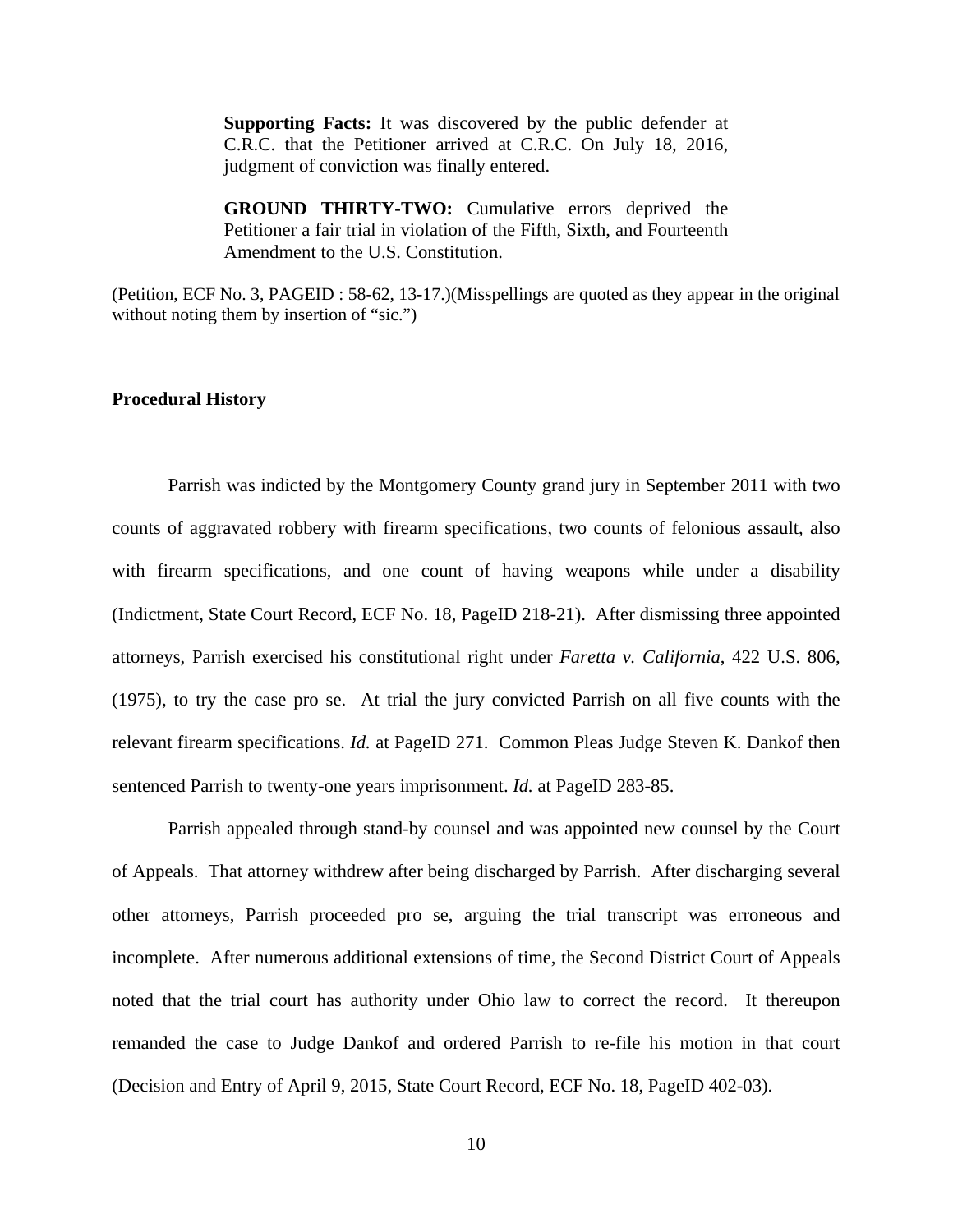Judge Dankof noted in his decision, *inter alia*, that Parrish had not raised in his renewed motion the asserted missing testimony of Laddie Mae Jackson, the supposed 476 large gaps in the transcript, the omitted jury instructions, or the erroneous certification page. *Id.* at PageID 412-14. On November 19, 2015, after Parrish failed to respond to a show cause order, the Second District dismissed the appeal for failure of Parrish to file a brief. *State v. Parrish*, Case No. 25282 (2nd Dist. Nov. 19, 2015)(copy at State Court Record, ECF No. 18, PageID 477-78.) Parrish did not appeal to the Ohio Supreme Court. Parrish timely filed his habeas corpus petition in this Court on November 28, 2016.

 Respondent's Motion to Dismiss provides a lengthy analysis of why Grounds Three, Four, Seven, Ten, Twelve, Eighteen, Twenty-Five, and Twenty-Eight through Thirty-Two state only claims under state law which are not cognizable in habeas corpus (Motion, ECF No. 19, PageID 1423-28). As to Grounds One, Four, Eight, Nine, Ten, Twenty-Seven and Twenty-Nine, Respondent argues Parrish has failed to exhaust available state court remedies, i.e., a petition for post-conviction relief under Ohio Revised Code § 2953.21. *Id.* at PageID 1432-38. Finally, Respondent makes procedural default or exhaustion arguments regarding Grounds Six, Seven, Eleven through Twenty-Six, and Thirty through Thirty-Two. *Id.* at PageID 1439-42.

 Parrish responds to the Motion with a motion to compel discovery and a request for an evidentiary hearing (Motion, ECF No. 29).

# **Analysis**

 In the Magistrate Judge's opinion, Mr. Parrish has procedurally defaulted in presenting all of his claims to the Ohio courts.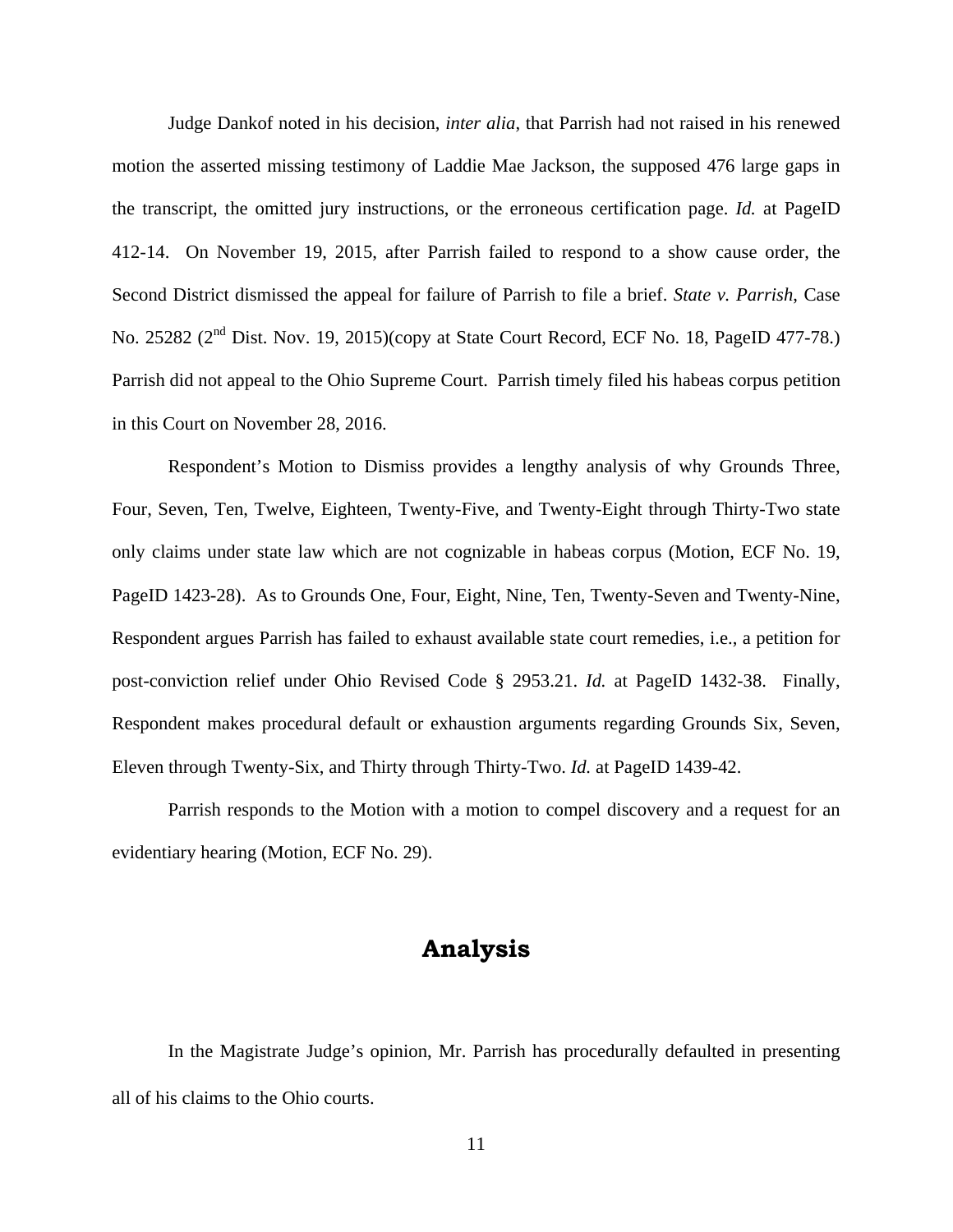The procedural default doctrine in habeas corpus is described by the Supreme Court as follows:

> In all cases in which a state prisoner has defaulted his federal claims in state court pursuant to an adequate and independent state procedural rule, federal habeas review of the claims is barred unless the prisoner can demonstrate cause of the default and actual prejudice as a result of the alleged violation of federal law; or demonstrate that failure to consider the claims will result in a fundamental miscarriage of justice.

*Coleman v. Thompson*, 501 U.S. 722, 750 (1991); *see also Simpson v. Jones*, 238 F.3d 399, 406  $(6<sup>th</sup> Cir. 2000)$ . That is, a petitioner may not raise on federal habeas a federal constitutional rights claim he could not raise in state court because of procedural default. *Wainwright v. Sykes*, 433 U.S. 72 (1977); *Engle v. Isaac*, 456 U.S. 107, 110 (1982). Absent cause and prejudice, a federal habeas petitioner who fails to comply with a State's rules of procedure waives his right to federal habeas corpus review. *Boyle v. Million*, 201 F.3d 711, 716 ( $6<sup>th</sup>$  Cir. 2000)(citation omitted); *Murray v. Carrier*, 477 U.S. 478, 485 (1986); *Engle*, 456 U.S. at 110; *Wainwright*, 433 U.S. at 87. *Wainwright* replaced the "deliberate bypass" standard of *Fay v. Noia*, 372 U.S. 391 (1963). *Coleman*, 501 U.S. at 724.

"A claim may become procedurally defaulted in two ways." *Lovins v. Parker*, 712 F.3d 283, 295 (6<sup>th</sup> Cir. 2013), *quoting Williams v. Anderson*, 460 F.3d 789, 806 (6<sup>th</sup> Cir. 2006). First, a claim is procedurally defaulted where state-court remedies have been exhausted within the meaning of § 2254, but where the last reasoned state-court judgment declines to reach the merits because of a petitioner's failure to comply with a state procedural rule. *Id*. Second, a claim is procedurally defaulted where the petitioner failed to exhaust state court remedies, and the remedies are no longer available at the time the federal petition is filed because of a state procedural rule. *Id*.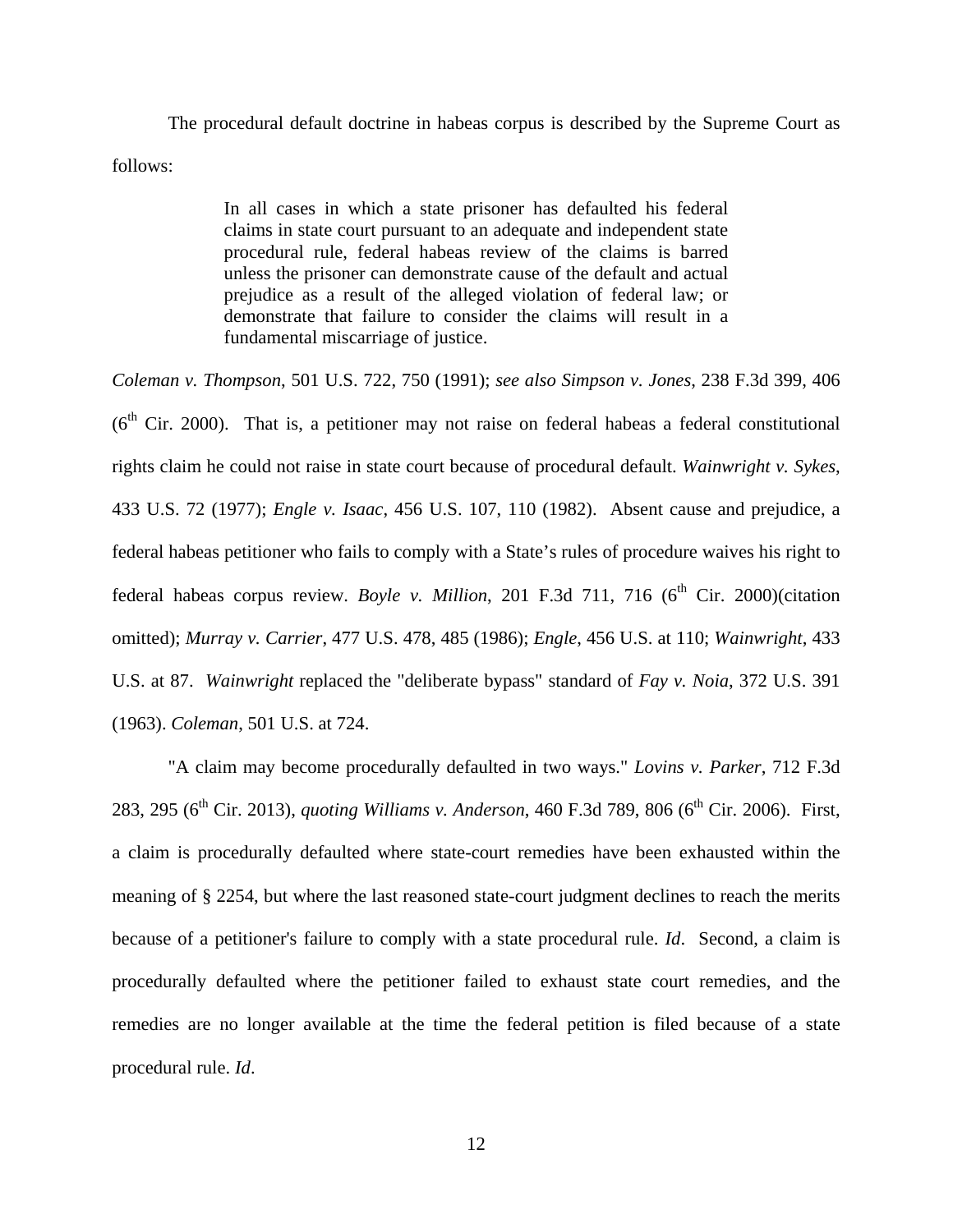Failure to raise a constitutional issue at all on direct appeal is subject to the cause and prejudice standard of *Wainwright v. Sykes*, 433 U.S. 72 (1977). *Murray v. Carrier*, 477 U.S. 478, 485 (1986); *Mapes v. Coyle*, 171 F.3d 408, 413 (6<sup>th</sup> Cir. 1999); *Rust v. Zent*, 17 F.3d 155, 160 (6<sup>th</sup> Cir. 1994); *Leroy v. Marshall*, 757 F.2d 94, 97 (6<sup>th</sup> Cir.), *cert denied*, 474 U.S. 831 (1985). Failure to present an issue to the state supreme court on discretionary review constitutes procedural default. *O'Sullivan v. Boerckel*, 526 U.S. 838, 848 (1999)(citations omitted). "Even if the state court failed to reject a claim on a procedural ground, the petitioner is also in procedural default 'by failing to raise a claim in state court, and pursue that claim through the state's ordinary appellate procedures."" *Thompson v. Bell*, 580 F.3d 423, 437 (6<sup>th</sup> Cir. 2009), *citing Williams v. Anderson*, 460 F.3d 789, 806 (6<sup>th</sup> Cir. 2006)(quoting *O'Sullivan v. Boerckel*, 526 U.S. 838, 846-7(1999)); *see also Deitz v. Money*, 391 F.3d 804, 808 (6th Cir. 2004) ("A federal court is also barred from hearing issues that could have been raised in the state courts, but were not[.]").

 Parrish has procedurally defaulted on all of his Grounds for Relief because he has never presented any of them to the Ohio courts on appeal: his direct appeal to the Second District was dismissed for failure to file a brief and he never appealed from that decision to the Ohio Supreme Court. To the extent that he raised issues that depend on facts that are not in the state court record, he had the possibility of filing a post-conviction petition under Ohio Revised Code § 2953.21, but the statute of limitations now bars that approach.

 Mr. Parrish seems to believe that since the trial transcripts do not contain matter that he believes should be there, this case will never be ripe for final decision until the record is corrected to add material he believes should be there, but which he failed to persuade Judge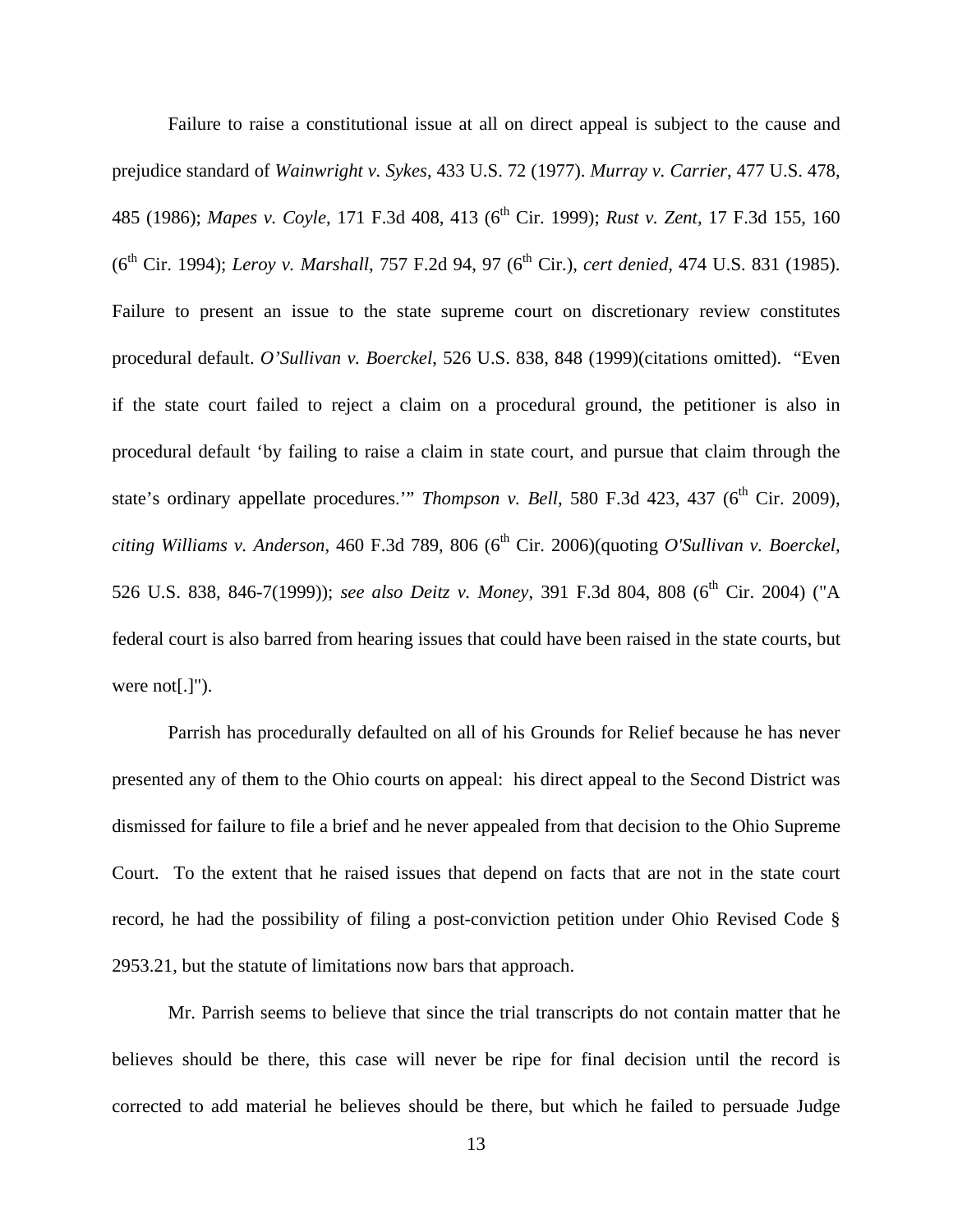Dankof was properly a matter of record. For example, Judge Dankof, who presided at trial, specifically found that Laddie Mae Jackson did not testify and that Parrish had done nothing to fill in the alleged 476 "large gaps." Under *Cullen v. Pinholster*, 563 U.S. 170 (2011), this Court must decide whether the Ohio courts committed constitutional error by examining the record that was before them, not by holding an evidentiary hearing to hear testimony not presented in the state courts.

### **Conclusion**

 Based on the foregoing analysis, the Magistrate Judge respectfully recommends that the Petition herein be dismissed with prejudice because all claims are procedurally defaulted. Because reasonable jurists would not disagree with this conclusion, Petitioner should be denied a certificate of appealability and the Court should certify to the Sixth Circuit that any appeal would be objectively frivolous and therefore should not be permitted to proceed *in forma pauperis*.

May 23, 2017.

s/ *Michael R. Merz*

United States Magistrate Judge

## **NOTICE REGARDING OBJECTIONS**

Pursuant to Fed. R. Civ. P. 72(b), any party may serve and file specific, written objections to the proposed findings and recommendations within fourteen days after being served with this Report